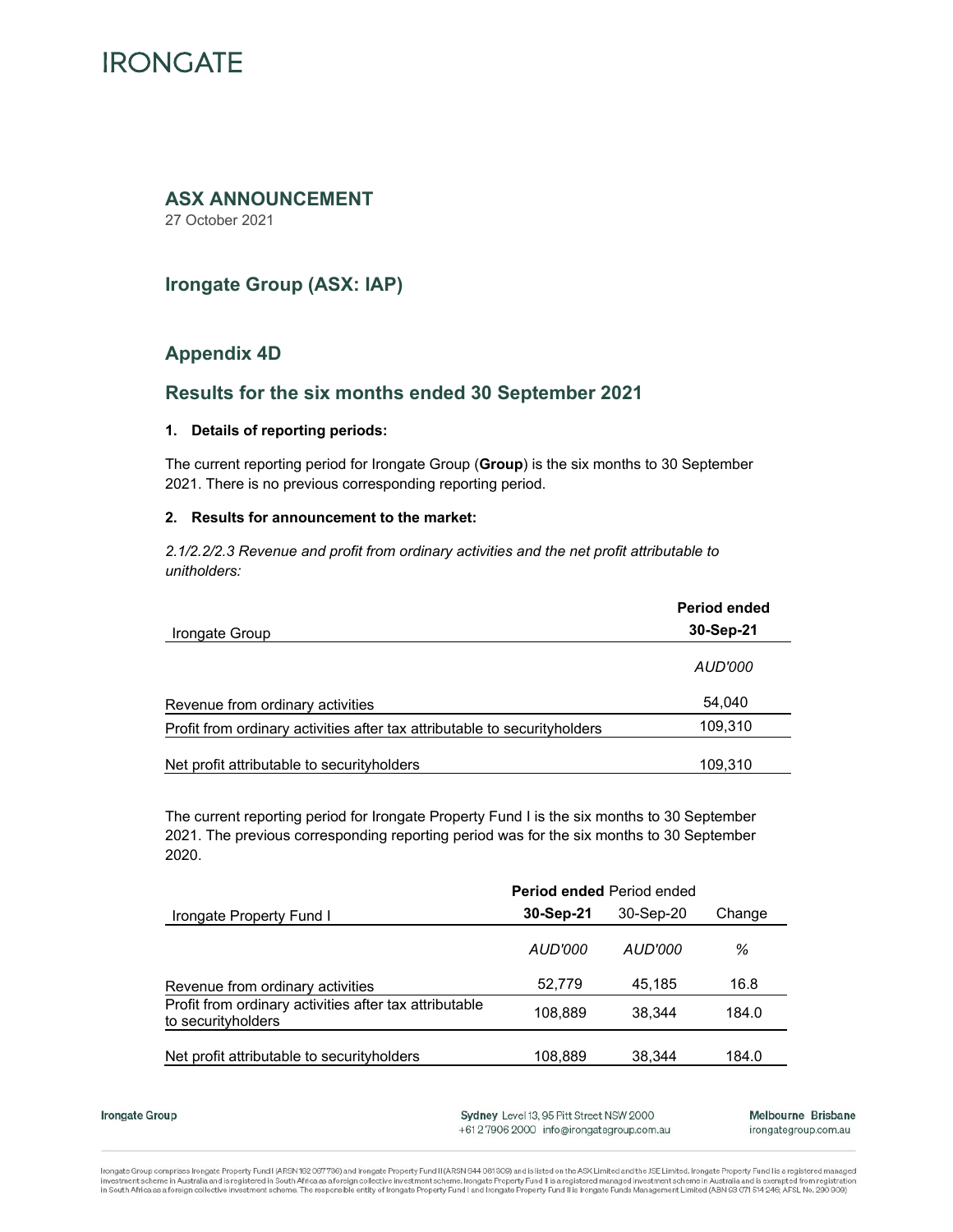

## *2.4/2.5 Amounts per security of distribution paid/payable during the year:*

|                      | Per security | <b>Record date</b> | <b>Payment date</b> |
|----------------------|--------------|--------------------|---------------------|
|                      | cents        |                    |                     |
| Interim distribution | 4.53         | 19 November 2021   | 3 December 2021     |

## *2.6 Explanation of figures in 2.1 to 2.4:*

See financial report for the half year ended 30 September 2021 and presentation released on the ASX on 27 October 2021 for further information.

# **3. Details of distributions:**

|                      | Per<br>security | distribution | <b>Total Foreign sourced</b><br>income |
|----------------------|-----------------|--------------|----------------------------------------|
|                      | cents           | AUD'000      | NZD'000                                |
| Interim distribution | 4.53            | 29.223       | 2.917                                  |

#### **4. Details of distribution reinvestment plans in operation:**

There is no distribution reinvestment plan in operation for the distribution payable on 3 December 2021.

#### **5. Net Group tangible assets per security:**

|                                        |      | 30-Sep-21 30-Sep-20 | Change |
|----------------------------------------|------|---------------------|--------|
|                                        | AUD  | AUD                 | ℅      |
| Net Group tangible assets per security | 1.55 | 1.34                | 15.7   |

The net Group tangible assets per security for 30 September 2020 relates to Irongate Property Fund I (then known as Investec Australia Property Fund).

# **6. Details of entities over which control has been gained or lost during the year:**

No control has been gained or lost over another entity during the period.

#### **7. Details of associates and joint ventures:**

Irongate Templewater Australia Property Fund (**ITAP**) is an unlisted Australian opportunity fund for which the Irongate Group undertakes investment and asset management services. IPF II is